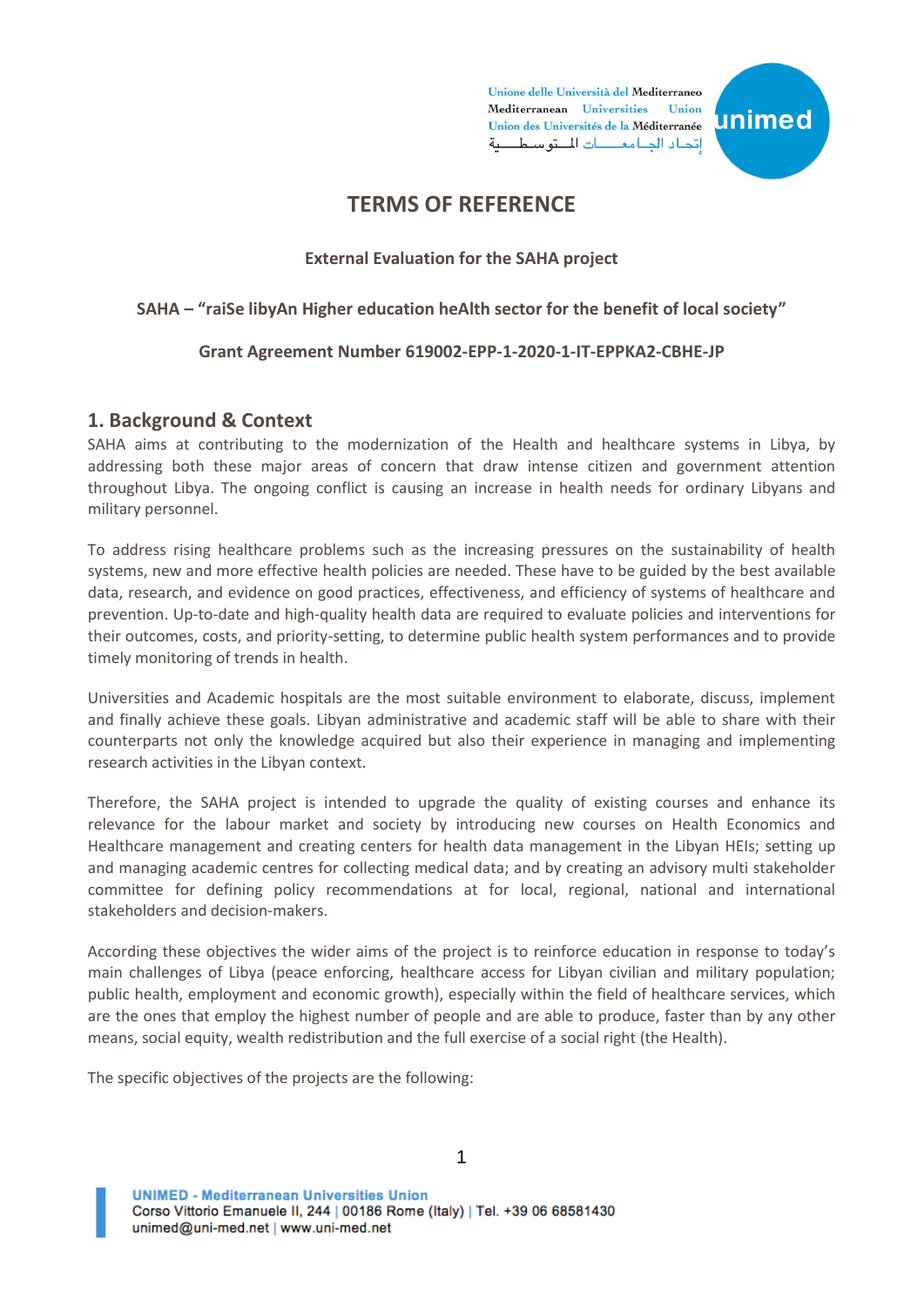

- 1) Enhancing HEIs human resources capacities in the field of Health Economics and Healthcare Management by improving quality, relevance, equity of access, planning, and delivery of training offers and upgrading the quality of existing courses and enhance its relevance for the labour market and society with new courses on Health Economics and Healthcare management;
- 2) to promote a reform process in the field of the Libyan health system through a participatory approach and by involving national and international stakeholders, HEIs representatives, public authorities.
- 3) to reinforce the reliability of data and statistics related to health management in the country by setting up health management data centers in each of the involved Universities.

SAHA multi-actor partnership includes institutions from different countries:

- Università degli Studi di Pavia, Italy (Co-ordinator)
- UNIMED Unione delle Università del Mediterraneo, Italy
- Universidad de Granada, Spain
- University of West Bohemia, Czech Republic
- University of Tripoli, Libya
- Misurata University, Libya
- Sebha University, Libya
- Sirte University, Libya
- University of Zawia, Libya
- Libyan International Medical University (*affiliated entity*)

SAHA is a 36 months project co-funded by the Erasmus+ programme of the European Union (project ref. number 619002-EPP-1-2020-1-IT-EPPKA2-CBHE-JP), running from 15/11/2020.

### **2. Objectives and Key Principles of the Evaluation**

The aim of the external monitoring and evaluation is to ensure that monitoring of the project is performed adequately and accurately. It identifies procedures, criteria and resources for monitoring the project. It also deals with the evaluation of the progress of the project, risk and issue management and with the evaluation of the results in comparison with the needs of the target group(s) and sector(s).

The external monitoring and evaluation includes the evaluation of:

- partnership performance (quality of the management and WP leaderships, effectiveness of communication, meeting deadlines, etc.);
- progress toward the contractual outcomes and respect of the work plan.

Furthermore, the partners will identify key areas of concern for additional evaluation.

In the framework of SAHA the External Quality Expert(s) will contribute for:

- the definition of quality indicators for: effectiveness and impact of management activities; partnership performance; progress toward the contractual outcomes and respect of the contractual work plan;
- the definition of monitoring procedures;

**UNIMED - Mediterranean Universities Union** Corso Vittorio Emanuele II, 244 | 00186 Rome (Italy) | Tel. +39 06 68581430 unimed@uni-med.net | www.uni-med.net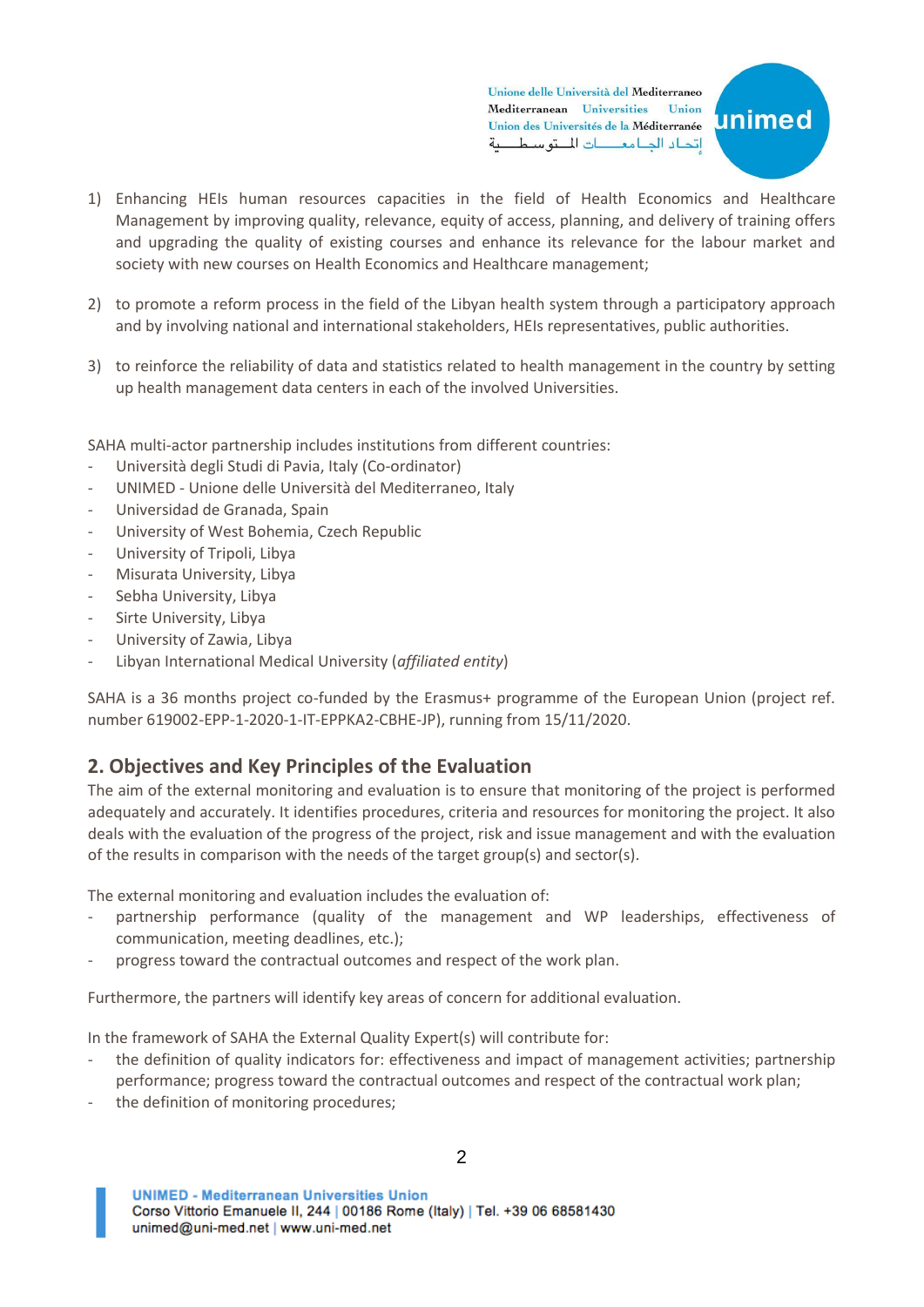

- the design of questionnaires and grids to evaluate the project plenary meetings and the overall management;
- the analysis of data collected;
- the participation in at least 2 in-presence meetings;
- the participation in all the online meetings;
- the co-operation with the Quality Manager and the Management Committee and integration of results derived from the internal evaluations;
- the elaboration of evaluation reports;

The results of the evaluation will be shared and discussed within the partnership. On the basis of recommendations from Evaluators and feedback from partners, corrective actions will be taken if necessary.

### **3. Contents of the Evaluation and document to be produced**

| <b>Deliverable</b>                                                                  | <b>Delivery Date</b> |
|-------------------------------------------------------------------------------------|----------------------|
| <b>Quality and Evaluation Plan - External part</b>                                  |                      |
| At the outset of her/his activities, the External Quality Expert will provide a     |                      |
| contribution (external part) of the Handbook for quality control. This document,    |                      |
| prepared by the Quality Manager and the Management Committee at the                 |                      |
| beginning of the project, defines the methods for the quality control and           | 15/10/2021           |
| regulates the roles that the various actors have in the quality control of the      |                      |
| project and the criteria and the quality indicators that have to be used for the    |                      |
| inspection. The document contains a series of evaluation schemes and checklists     |                      |
| in order to standardize as much as possible the monitoring process.                 |                      |
| <b>Quality assurance monitoring reports</b>                                         | 14/04/2022           |
| These documents are produced by the External Quality Expert according to the        | 14/10/2023           |
| schedule for the quality control. These documents report the results of the quality |                      |
| control on the different activities of the project and eventual warning to be taken |                      |
| into consideration to solve wrong situations.                                       |                      |

### **4. Contract Period**

The contract shall be carried out during the eligibility period of the project (15th October 2020 – 14th October 2023). In case of an extension to the eligibility period of the project, the contract period is intended to be extended accordingly.

Starting date of the assignment: 13/09/2021 Finishing date of the assignment: End of the project

### **5. Form of Contract**

Goods or services ordered by the SAHA as a result of the bid shall be in accordance with the SAHA's conditions of contract. The Terms and Conditions are those of the contractor which is UNIMED - Mediterranean Universities Union.